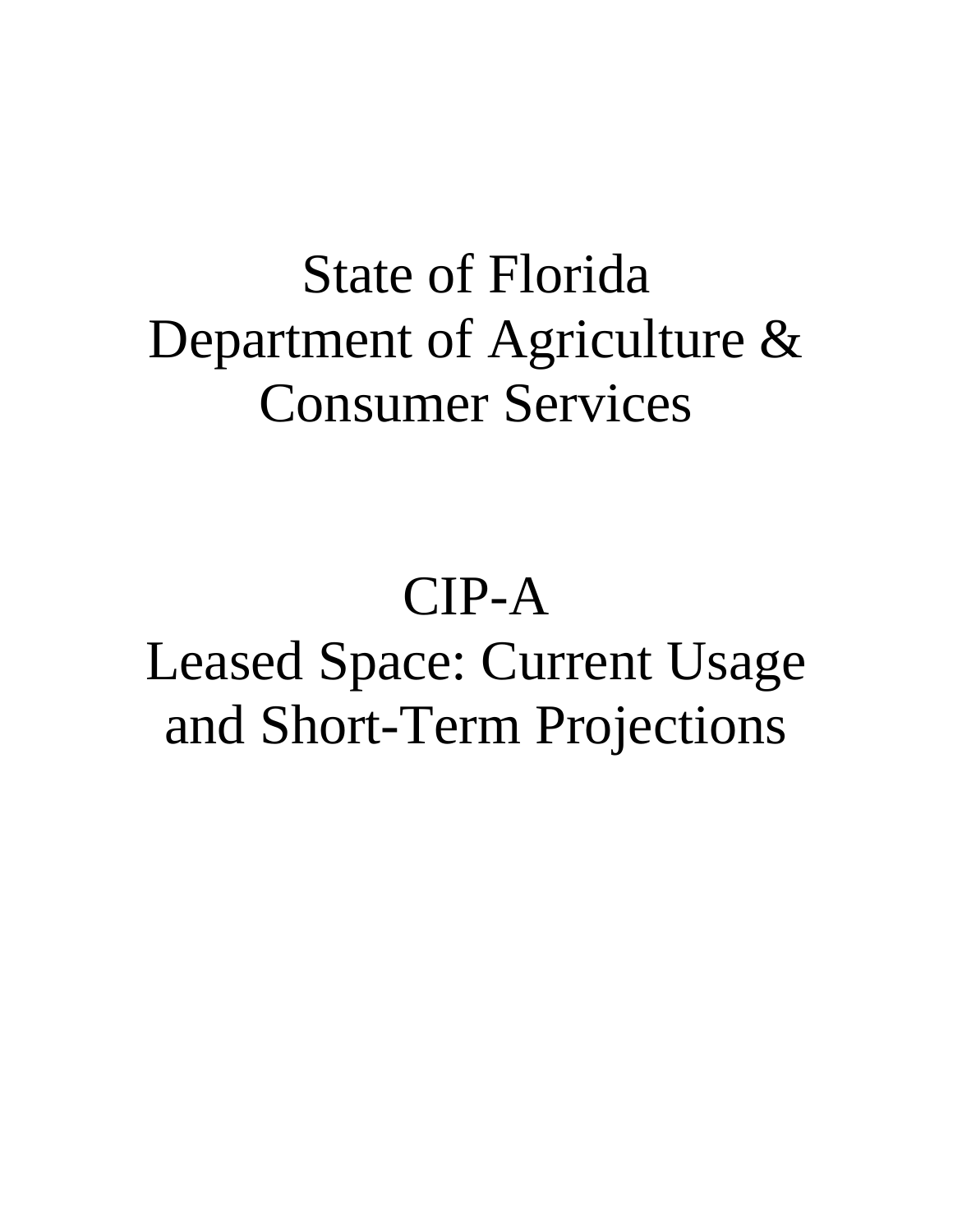|  | <b>CIP-A</b> Leased Space: Current Usage and Short-Term Projections |  |  |  |  |
|--|---------------------------------------------------------------------|--|--|--|--|
|--|---------------------------------------------------------------------|--|--|--|--|

|                  | <b>Currently Occupied Space</b> |                  |              |              | <b>Projected Leased Space</b> |              |              |
|------------------|---------------------------------|------------------|--------------|--------------|-------------------------------|--------------|--------------|
|                  | (square feet)                   |                  |              |              | (square feet)                 |              |              |
| <b>STATE-</b>    | PRIVATELY-                      |                  |              |              |                               |              |              |
| <b>OWNED</b>     | <b>OWNED</b>                    | OTHER*           | FY 2013-2014 | FY 2014-2015 | FY 2015-2016                  | FY 2016-2017 | FY 2017-2018 |
| $\boldsymbol{0}$ | 14,004                          | $\boldsymbol{0}$ | 14,004       | 14,004       | 14,004                        | 14,004       | 14,004       |
|                  | % of Total                      |                  |              |              |                               |              |              |
|                  | <b>Leased Space</b>             |                  |              |              |                               |              |              |
|                  | Privately-Owned                 |                  |              |              |                               |              |              |
|                  | 100.00%                         |                  |              |              |                               |              |              |
|                  | <b>Annual Costs</b>             |                  |              |              | <b>Projected Leased Space</b> |              |              |
|                  | (dollars)                       |                  |              |              | (dollars)                     |              |              |
| <b>STATE-</b>    | PRIVATELY-                      |                  |              |              |                               |              |              |
| <b>OWNED</b>     | <b>OWNED</b>                    | OTHER*           | FY 2013-2014 | FY 2014-2015 | FY 2015-2016                  | FY 2016-2017 | FY 2017-2018 |
| \$0              | \$220,836                       | \$0              | \$220,836    | \$227,461    | \$234,285                     | \$241,313    | \$248,553    |
|                  |                                 |                  |              |              |                               |              |              |
|                  |                                 |                  |              |              |                               |              |              |
|                  |                                 |                  |              |              |                               |              |              |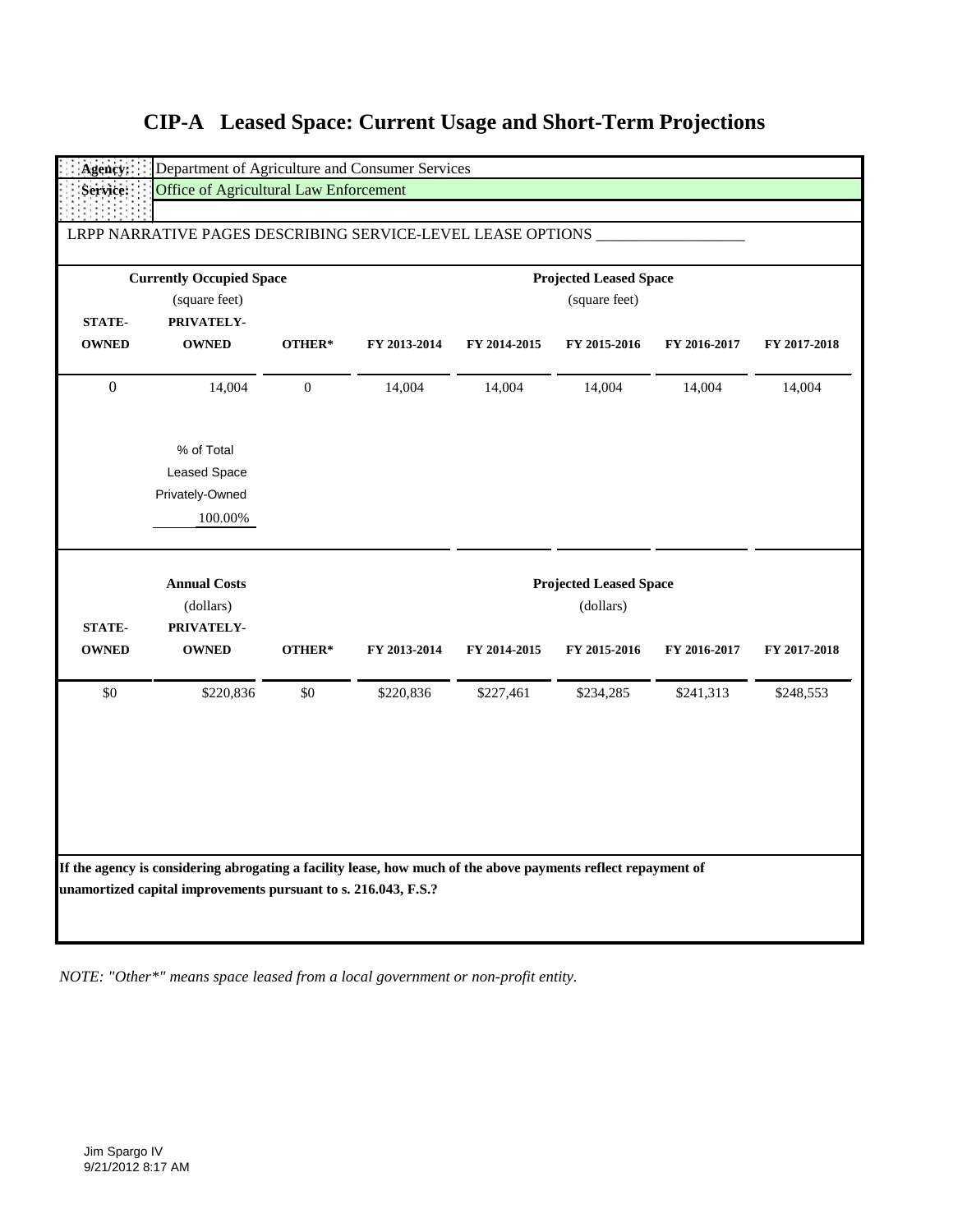|  | <b>CIP-A</b> Leased Space: Current Usage and Short-Term Projections |  |  |  |  |  |
|--|---------------------------------------------------------------------|--|--|--|--|--|
|--|---------------------------------------------------------------------|--|--|--|--|--|

|                               | <b>Currently Occupied Space</b><br>(square feet)      |                  |              |              | <b>Projected Leased Space</b><br>(square feet) |              |              |
|-------------------------------|-------------------------------------------------------|------------------|--------------|--------------|------------------------------------------------|--------------|--------------|
| <b>STATE-</b><br><b>OWNED</b> | PRIVATELY-<br><b>OWNED</b>                            | OTHER*           | FY 2013-2014 | FY 2014-2015 | FY 2015-2016                                   | FY 2016-2017 | FY 2017-2018 |
| $\boldsymbol{0}$              | 8,730                                                 | $\boldsymbol{0}$ | 8,730        | 8,730        | 8,730                                          | 8,730        | 8,730        |
|                               | % of Total<br>Leased Space<br>Privately-Owned<br>100% |                  |              |              |                                                |              |              |
|                               | <b>Annual Costs</b><br>(dollars)                      |                  |              |              | <b>Projected Leased Space</b><br>(dollars)     |              |              |
| <b>STATE-</b><br><b>OWNED</b> | PRIVATELY-<br><b>OWNED</b>                            | OTHER*           | FY 2013-2014 | FY 2014-2015 | FY 2015-2016                                   | FY 2016-2017 | FY 2017-2018 |
| $\boldsymbol{0}$              | 169,629                                               |                  | 169,629      | \$174,718    | \$179,959                                      | \$185,358    | \$190,919    |
|                               |                                                       |                  |              |              |                                                |              |              |
|                               |                                                       |                  |              |              |                                                |              |              |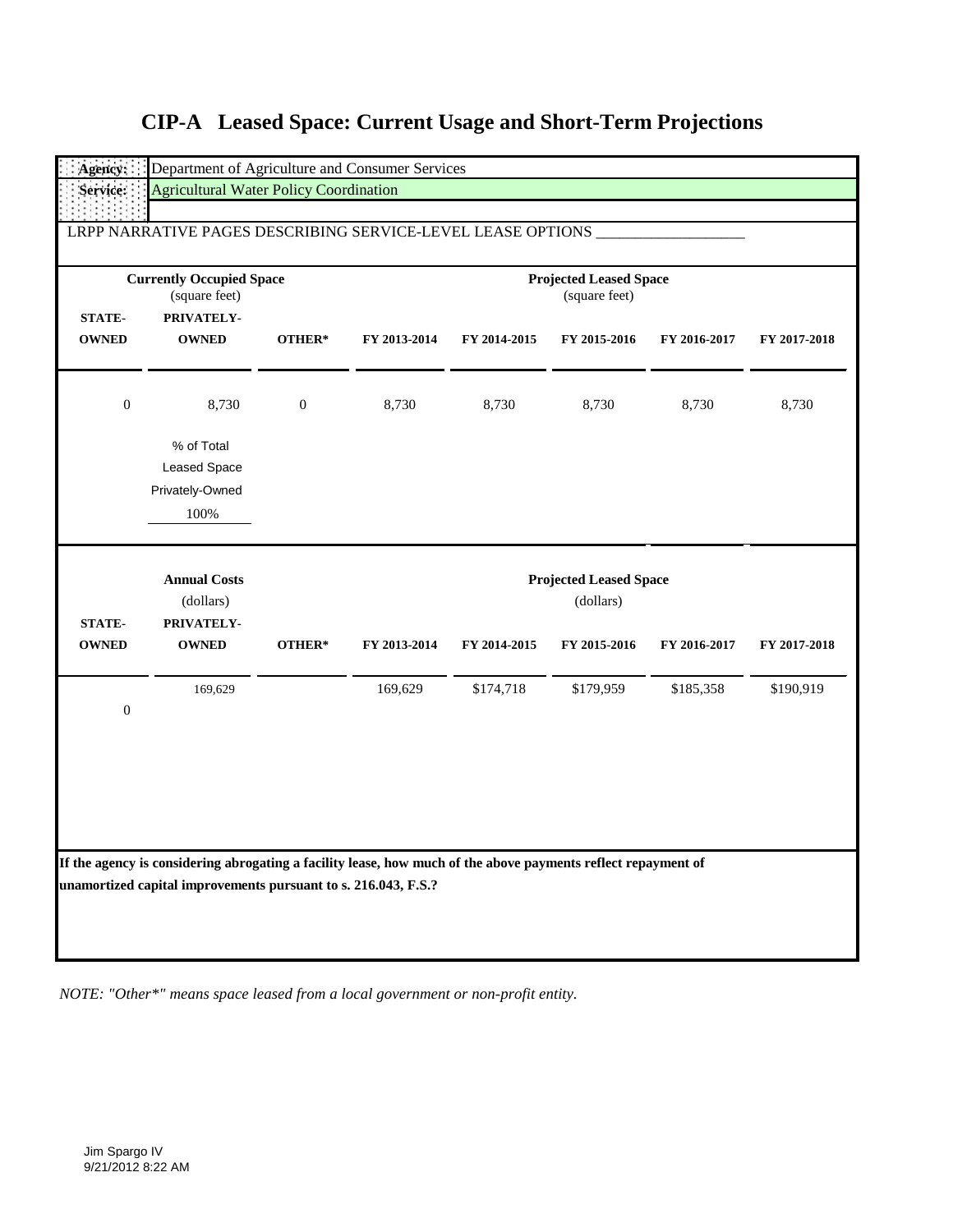| Agency:                       | Department of Agriculture & Consumer Services                                                                 |                |              |              |                                                |              |              |
|-------------------------------|---------------------------------------------------------------------------------------------------------------|----------------|--------------|--------------|------------------------------------------------|--------------|--------------|
| <b>Service:</b>               | Executive Direction & Support Services - Commissioner's Office                                                |                |              |              |                                                |              |              |
|                               |                                                                                                               |                |              |              |                                                |              |              |
|                               | LRPP NARRATIVE PAGES DESCRIBING SERVICE-LEVEL LEASE OPTIONS                                                   |                |              |              |                                                |              |              |
| <b>STATE-</b>                 | <b>Currently Occupied Space</b><br>(square feet)<br>PRIVATELY-                                                |                |              |              | <b>Projected Leased Space</b><br>(square feet) |              |              |
| <b>OWNED</b>                  | <b>OWNED</b>                                                                                                  | OTHER*         | FY 2013-2014 | FY 2014-2015 | FY 2015-2016                                   | FY 2016-2017 | FY 2017-2018 |
| 6,334                         | 221                                                                                                           | $\overline{0}$ | 6,555        | 6,555        | 6,555                                          | 6,555        | 6,555        |
|                               | % of Total<br><b>Leased Space</b><br>Privately-Owned<br>0.00%                                                 |                |              |              |                                                |              |              |
|                               |                                                                                                               |                |              |              |                                                |              |              |
|                               | <b>Annual Costs</b><br>(dollars)                                                                              |                |              |              | <b>Projected Leased Space</b><br>(dollars)     |              |              |
| <b>STATE-</b><br><b>OWNED</b> | PRIVATELY-<br><b>OWNED</b>                                                                                    | OTHER*         | FY 2013-2014 | FY 2014-2015 | FY 2015-2016                                   | FY 2016-2017 | FY 2017-2018 |
| \$108,816                     | \$5,752                                                                                                       |                | \$114,568    | \$118,005    | \$121,545                                      | \$125,192    | \$128,947    |
|                               | If the agency is considering abrogating a facility lease, how much of the above payments reflect repayment of |                |              |              |                                                |              |              |

*NOTE: "Other\*" means space leased from a local government or non-profit entity.*

Note: Allocation of space (Lease N. 942:7620) is made on the basis of 50.4% for Planning & Budgeting and 49.6% of the Commissioner's Office

Allocation of space lease 420.0459 is 221 squsre feet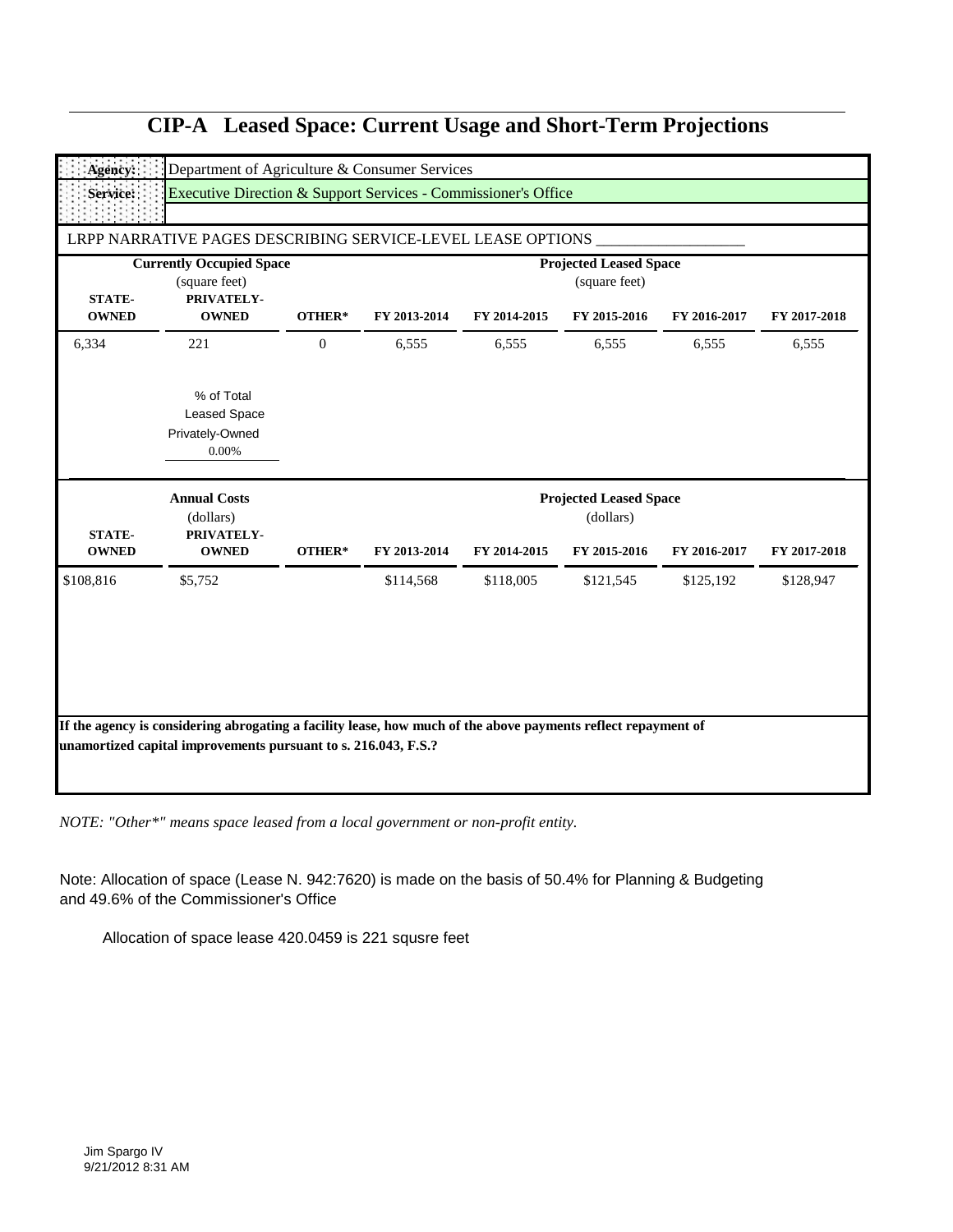| Agency:                       | Department of Agriculture and Consumer Services                        |                  |                                               |              |                           |              |              |
|-------------------------------|------------------------------------------------------------------------|------------------|-----------------------------------------------|--------------|---------------------------|--------------|--------------|
| Service:                      | Executive Direction and Support Services - Office of Inspector General |                  |                                               |              |                           |              |              |
|                               |                                                                        |                  |                                               |              |                           |              |              |
|                               | LRPP NARRATIVE PAGES DESCRIBING SERVICE-LEVEL LEASE OPTIONS            |                  |                                               |              |                           |              |              |
|                               | <b>Currently Occupied Space</b><br>(square feet)                       |                  | <b>Projected Leased Space</b>                 |              | (square feet)             |              |              |
| <b>STATE-</b>                 | PRIVATELY-                                                             |                  |                                               |              |                           |              |              |
| <b>OWNED</b>                  | <b>OWNED</b>                                                           | OTHER*           | FY 2013-2014                                  | FY 2014-2015 | FY 2015-2016              | FY 2016-2017 | FY 2017-2018 |
| 4,708                         | $\overline{0}$                                                         | $\boldsymbol{0}$ | 4,708                                         | 4,708        | 4,708                     | 4,708        | 4,708        |
|                               | % of Total<br>Leased Space<br>Privately-Owned<br>$0.00\%$              |                  |                                               |              |                           |              |              |
| <b>STATE-</b><br><b>OWNED</b> | <b>Annual Costs</b><br>(dollars)<br>PRIVATELY-<br><b>OWNED</b>         | OTHER*           | <b>Projected Leased Space</b><br>FY 2013-2014 | FY 2014-2015 | (dollars)<br>FY 2015-2016 | FY 2016-2017 | FY 2017-2018 |
| \$72,739                      | \$0.00                                                                 | $\mathbf{0}$     | \$72,739                                      | \$74,921     | \$77,169                  | \$79,484     | \$81,868     |
|                               |                                                                        |                  |                                               |              |                           |              |              |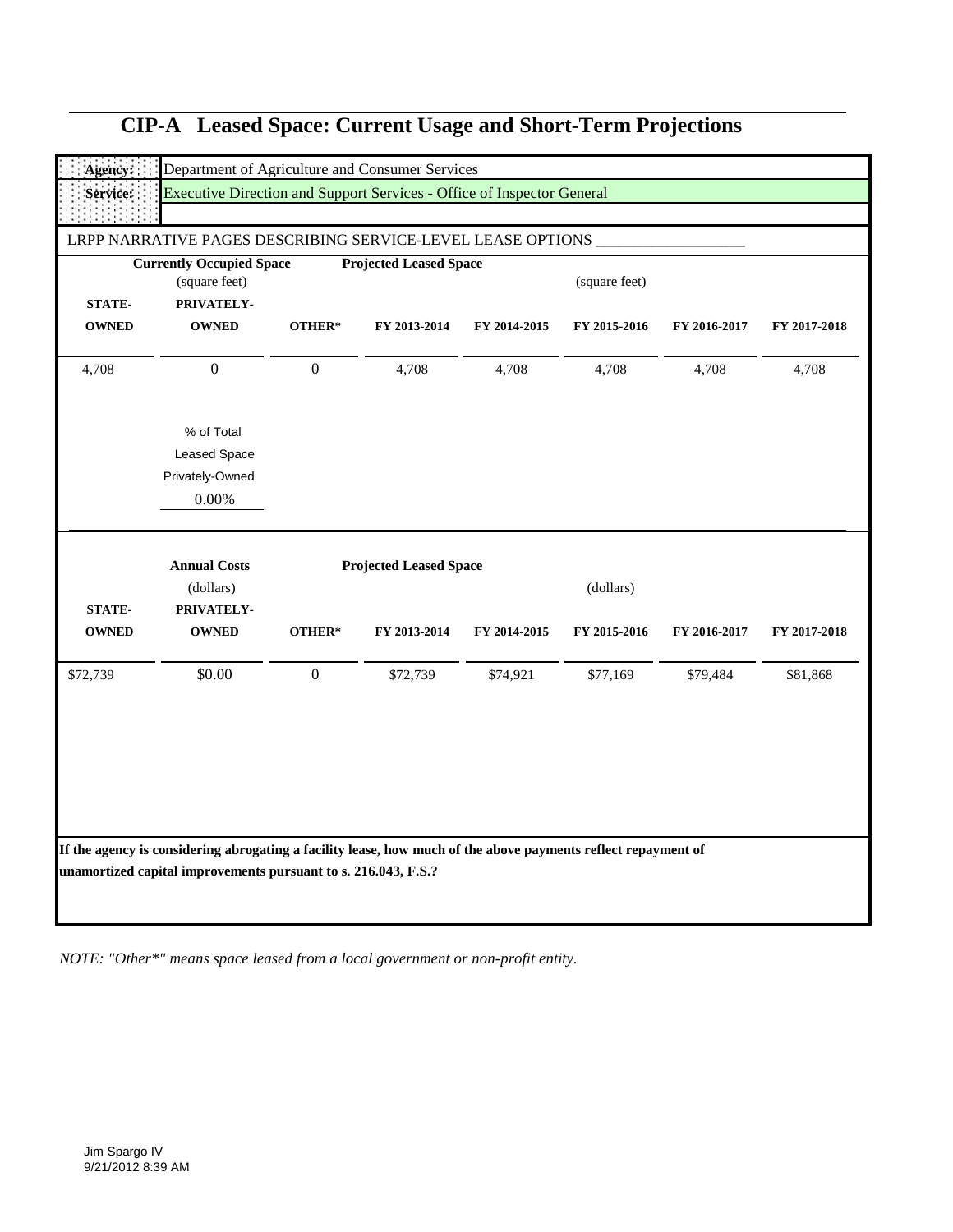|                               | LRPP NARRATIVE PAGES DESCRIBING SERVICE-LEVEL LEASE OPTIONS                    |                |              |              |                                                                |              |              |
|-------------------------------|--------------------------------------------------------------------------------|----------------|--------------|--------------|----------------------------------------------------------------|--------------|--------------|
| <b>STATE-</b><br><b>OWNED</b> | <b>Currently Occupied Space</b><br>(square feet)<br>PRIVATELY-<br><b>OWNED</b> | OTHER*         | FY 2013-2014 | FY 2014-2015 | <b>Projected Leased Space</b><br>(square feet)<br>FY 2015-2016 | FY 2016-2017 | FY 2017-2018 |
| 6,436                         | $\mathbf 0$                                                                    | $\mathbf{0}$   | 6,436        | 6,436        | 6,436                                                          | 6,436        | 6,436        |
|                               | % of Total<br><b>Leased Space</b><br>Privately-Owned<br>0.00%                  |                |              |              |                                                                |              |              |
| <b>STATE-</b>                 | <b>Annual Costs</b><br>(dollars)<br>PRIVATELY-                                 |                |              |              | <b>Projected Leased Space</b><br>(dollars)                     |              |              |
| <b>OWNED</b>                  | <b>OWNED</b>                                                                   | OTHER*         | FY 2013-2014 | FY 2014-2015 | FY 2015-2016                                                   | FY 2016-2017 | FY 2017-2018 |
| \$110,572                     | $\overline{0}$                                                                 | $\overline{0}$ | \$110,572    | \$113,889    | \$117,306                                                      | \$120,825    | \$124,450    |
|                               |                                                                                |                |              |              |                                                                |              |              |
|                               |                                                                                |                |              |              |                                                                |              |              |

*NOTE: "Other\*" means space leased from a local government or non-profit entity.*

Note: Allocation of space (Lease N. 942:7620) is made on the basis of 50.4% for Planning & Budgeting and 49.6% of the Commissioner's Office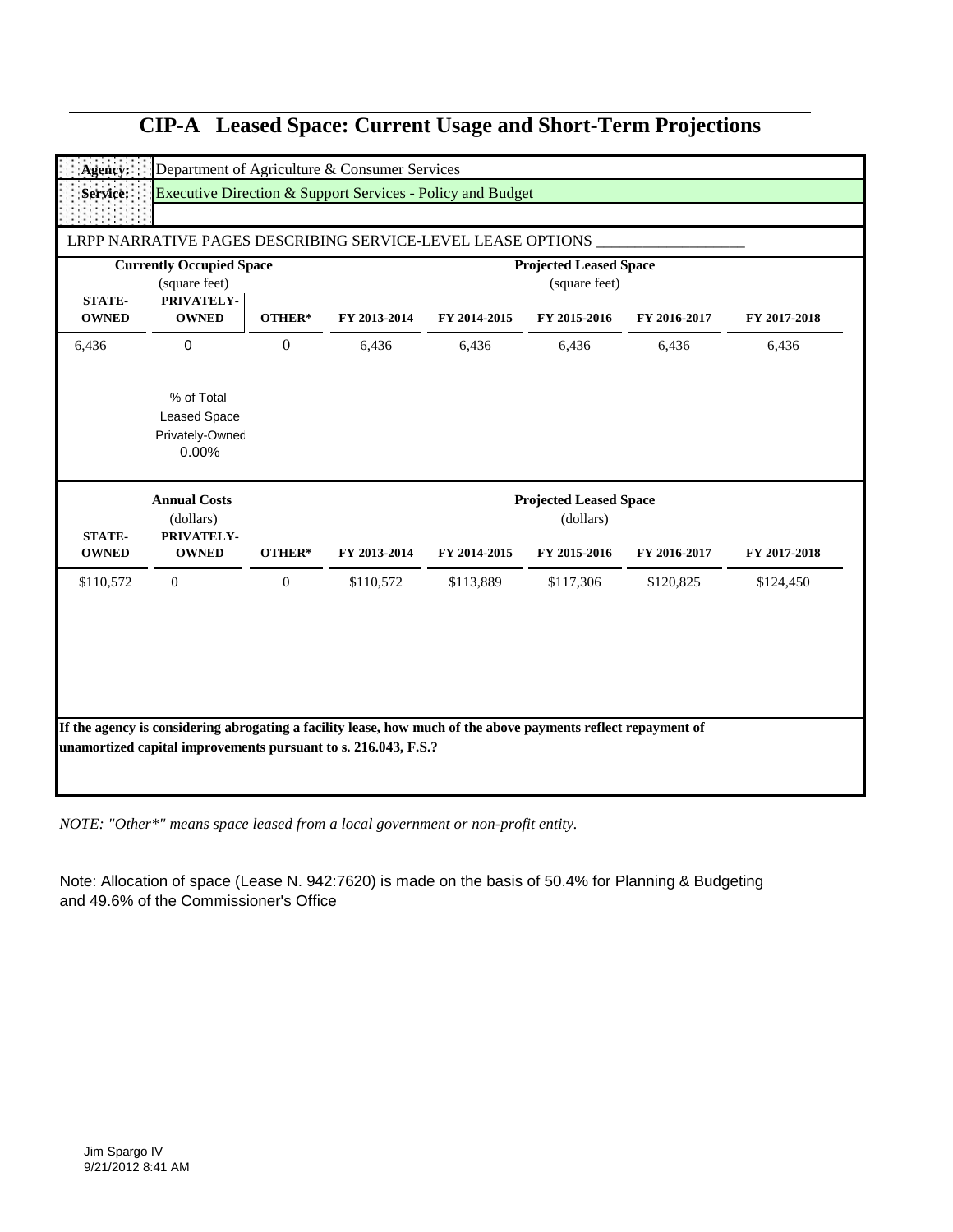| Agency:                       | Department of Agriculture and Consumer Services             |              |              |              |                               |              |              |
|-------------------------------|-------------------------------------------------------------|--------------|--------------|--------------|-------------------------------|--------------|--------------|
| Service:                      | <b>Division of Licensing</b>                                |              |              |              |                               |              |              |
|                               |                                                             |              |              |              |                               |              |              |
|                               | LRPP NARRATIVE PAGES DESCRIBING SERVICE-LEVEL LEASE OPTIONS |              |              |              |                               |              |              |
|                               | <b>Currently Occupied Space</b>                             |              |              |              | <b>Projected Leased Space</b> |              |              |
| <b>STATE-</b>                 | (square feet)<br>PRIVATELY-                                 |              |              |              | (square feet)                 |              |              |
| <b>OWNED</b>                  | <b>OWNED</b>                                                | OTHER*       | FY 2013-2014 | FY 2014-2015 | FY 2015-2016                  | FY 2016-2017 | FY 2017-2018 |
| 5,184                         | 55,434                                                      | $\mathbf{0}$ | 60,618       | 60,618       | 60,618                        | 60,618       | 60,618       |
|                               | % of Total<br>Leased Space<br>Privately-Owned<br>91.00%     |              |              |              |                               |              |              |
|                               |                                                             |              |              |              |                               |              |              |
|                               | <b>Annual Costs</b>                                         |              |              |              | <b>Projected Leased Space</b> |              |              |
| <b>STATE-</b><br><b>OWNED</b> | (dollars)<br>PRIVATELY-<br><b>OWNED</b>                     | OTHER*       | FY 2013-2014 | FY 2014-2015 | (dollars)<br>FY 2015-2016     | FY 2016-2017 | FY 2017-2018 |
| \$89,061                      | \$939,244                                                   | \$0          | \$1,028,305  | \$1,059,154  | \$1,090,929                   | \$1,123,657  | \$1,157,366  |
|                               |                                                             |              |              |              |                               |              |              |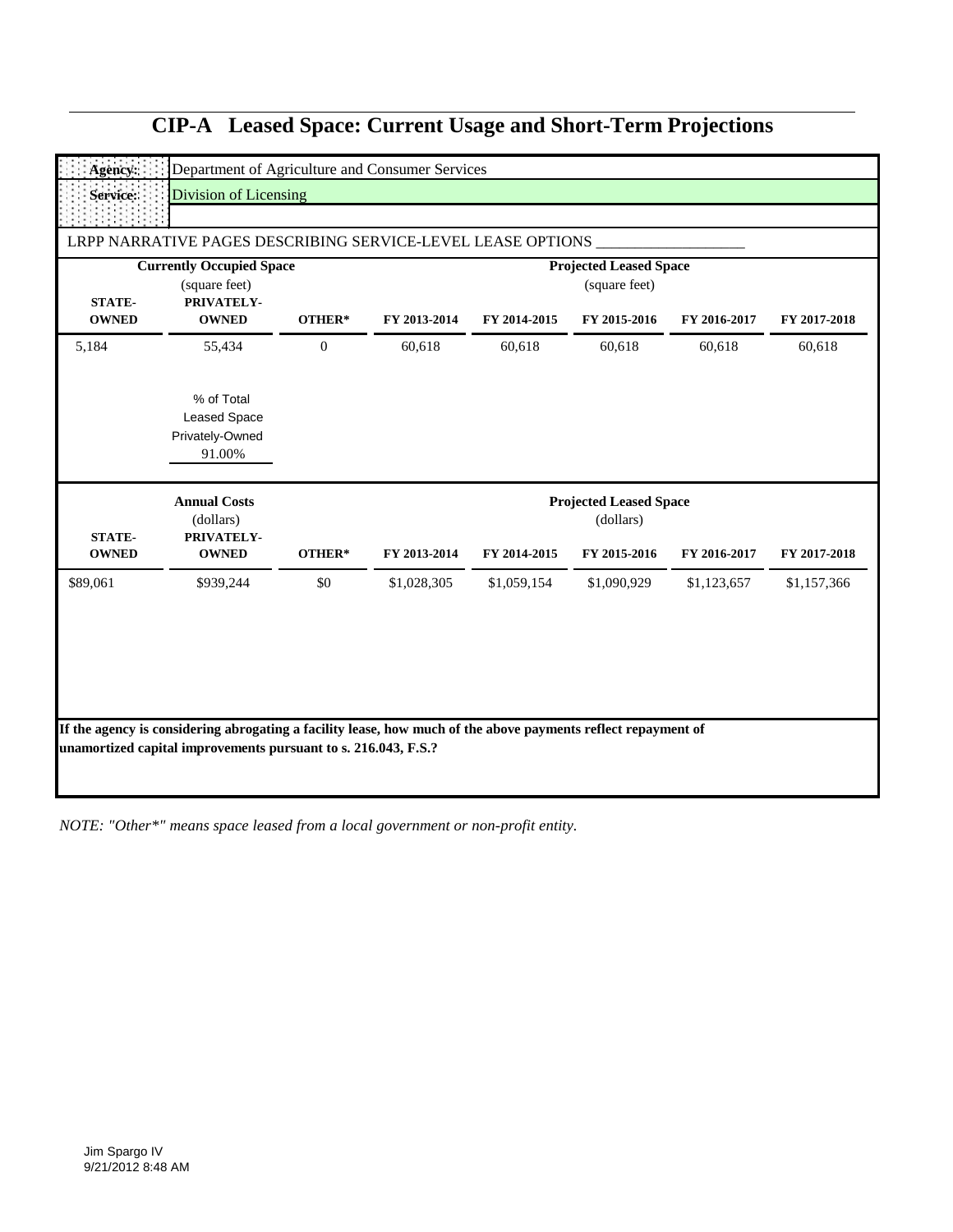|               | <b>Currently Occupied Space</b>                |                  |          |                                        | <b>Projected Leased Space</b>              |              |              |
|---------------|------------------------------------------------|------------------|----------|----------------------------------------|--------------------------------------------|--------------|--------------|
|               | (square feet)                                  |                  |          |                                        | (square feet)                              |              |              |
| <b>STATE-</b> | PRIVATELY-                                     |                  |          |                                        |                                            |              |              |
| <b>OWNED</b>  | <b>OWNED</b>                                   | OTHER*           |          | FY 2013-2014 FY 2014-2015 FY 2015-2016 |                                            | FY 2016-2017 | FY 2017-2018 |
| 4,608         | $\boldsymbol{0}$                               | $\boldsymbol{0}$ | 4,608    | 4,608                                  | 4,608                                      | 4,608        | 4,608        |
|               | % of Total                                     |                  |          |                                        |                                            |              |              |
|               | <b>Leased Space</b>                            |                  |          |                                        |                                            |              |              |
|               | Privately-Owned                                |                  |          |                                        |                                            |              |              |
|               | $0.00\%$                                       |                  |          |                                        |                                            |              |              |
| <b>STATE-</b> | <b>Annual Costs</b><br>(dollars)<br>PRIVATELY- |                  |          |                                        | <b>Projected Leased Space</b><br>(dollars) |              |              |
| <b>OWNED</b>  | <b>OWNED</b>                                   | OTHER*           |          | FY 2013-2014 FY 2014-2015              | FY 2015-2016                               | FY 2016-2017 | FY 2017-2018 |
| \$19,679      | \$0                                            | \$0              | \$19,679 | \$20,269                               | \$20,877                                   | \$21,504     | \$22,149     |
|               |                                                |                  |          |                                        |                                            |              |              |
|               |                                                |                  |          |                                        |                                            |              |              |
|               |                                                |                  |          |                                        |                                            |              |              |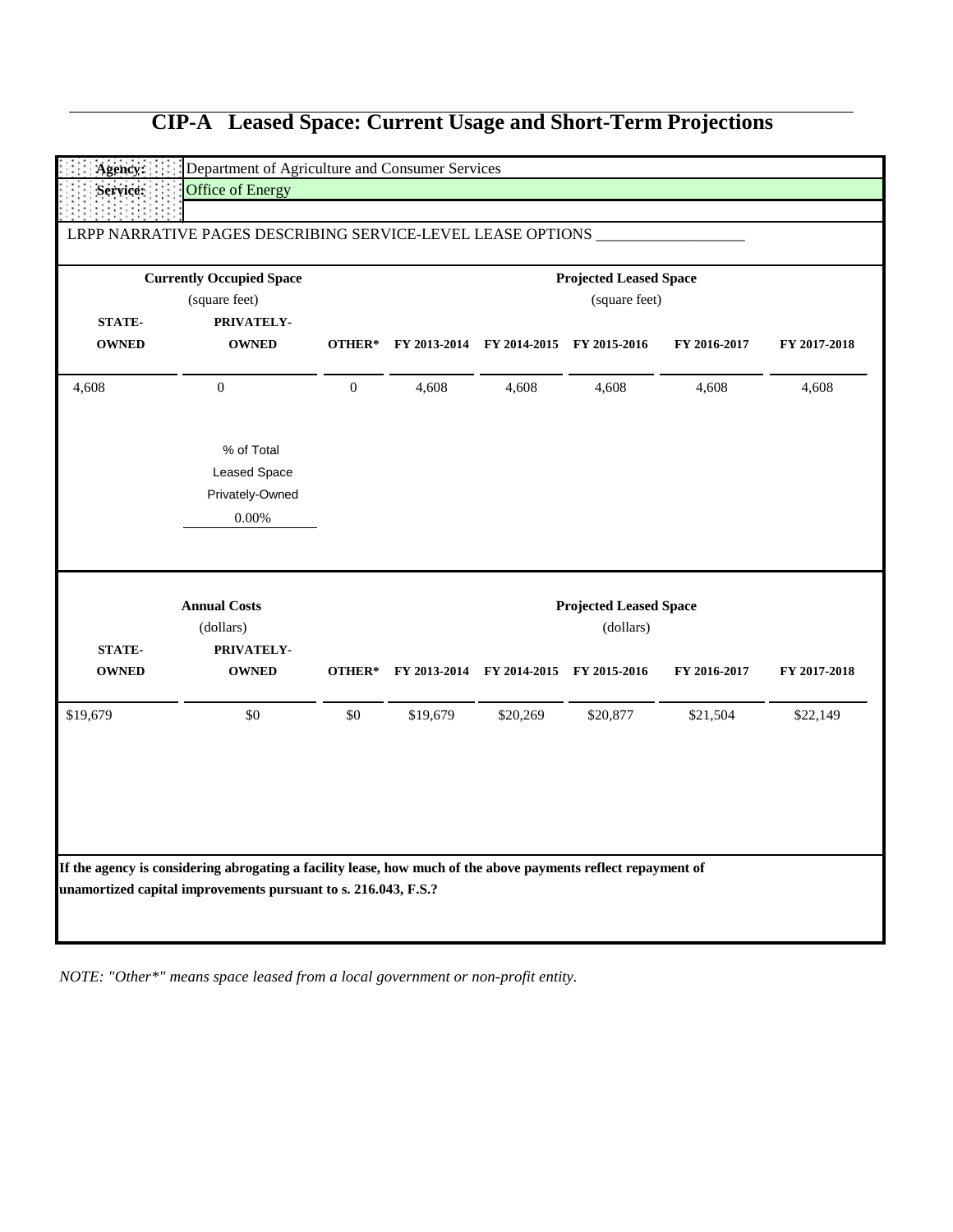|                | <b>Currently Occupied Space</b> |          |              |              | <b>Projected Leased Space</b> |              |              |
|----------------|---------------------------------|----------|--------------|--------------|-------------------------------|--------------|--------------|
|                | (square feet)                   |          |              |              | (square feet)                 |              |              |
| <b>STATE-</b>  | PRIVATELY-                      |          |              |              |                               |              |              |
| <b>OWNED</b>   | <b>OWNED</b>                    | OTHER*   | FY 2013-2014 | FY 2014-2015 | FY 2015-2016                  | FY 2016-2017 | FY 2017-2018 |
| $\overline{0}$ | 6,704                           | 43,195   | 47,927       | 47,927       | 47,927                        | 47,927       | 47,927       |
|                | % of Total                      |          |              |              |                               |              |              |
|                | <b>Leased Space</b>             |          |              |              |                               |              |              |
|                | Privately-Owned                 |          |              |              |                               |              |              |
|                | 14.00%                          |          |              |              |                               |              |              |
|                | <b>Annual Costs</b>             |          |              |              | <b>Projected Leased Space</b> |              |              |
|                | (dollars)                       |          |              |              | (dollars)                     |              |              |
| <b>STATE-</b>  | PRIVATELY-                      |          |              |              |                               |              |              |
| <b>OWNED</b>   | <b>OWNED</b>                    | OTHER*   | FY 2013-2014 | FY 2014-2015 | FY 2015-2016                  | FY 2016-2017 | FY 2017-2018 |
| \$0            | \$24,024                        | \$81,384 | \$105,418    | \$108,581    | \$111,838                     | \$115,193    | \$118,649    |
|                |                                 |          |              |              |                               |              |              |
|                |                                 |          |              |              |                               |              |              |
|                |                                 |          |              |              |                               |              |              |
|                |                                 |          |              |              |                               |              |              |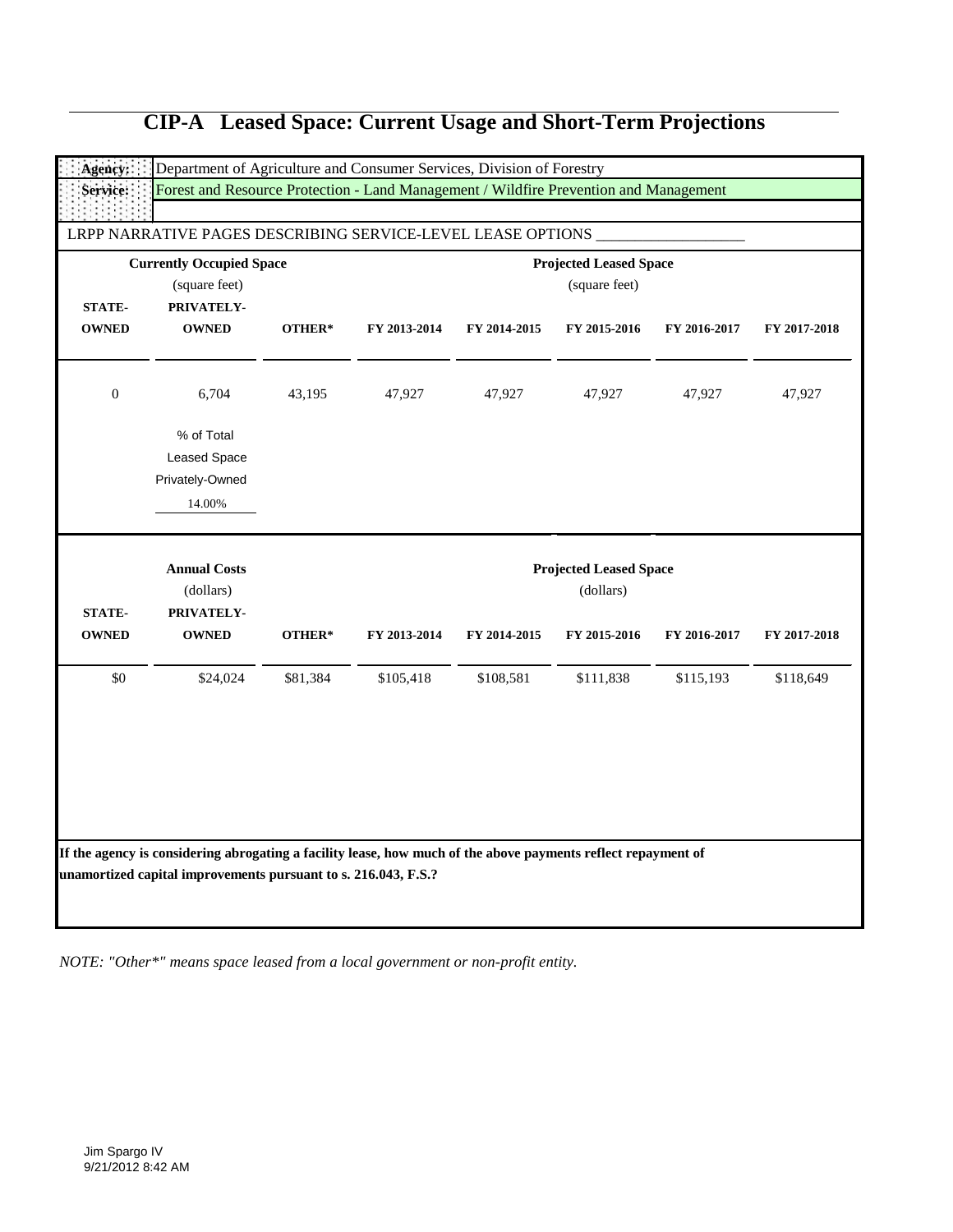| FY 2016-2017<br>FY 2017-2018<br>$\mathbf{0}$<br>$\mathbf{0}$ |
|--------------------------------------------------------------|
|                                                              |
|                                                              |
|                                                              |
|                                                              |
|                                                              |
|                                                              |
|                                                              |
|                                                              |
|                                                              |
| FY 2016-2017<br>FY 2017-2018                                 |
| \$0<br>\$0                                                   |
|                                                              |
|                                                              |
|                                                              |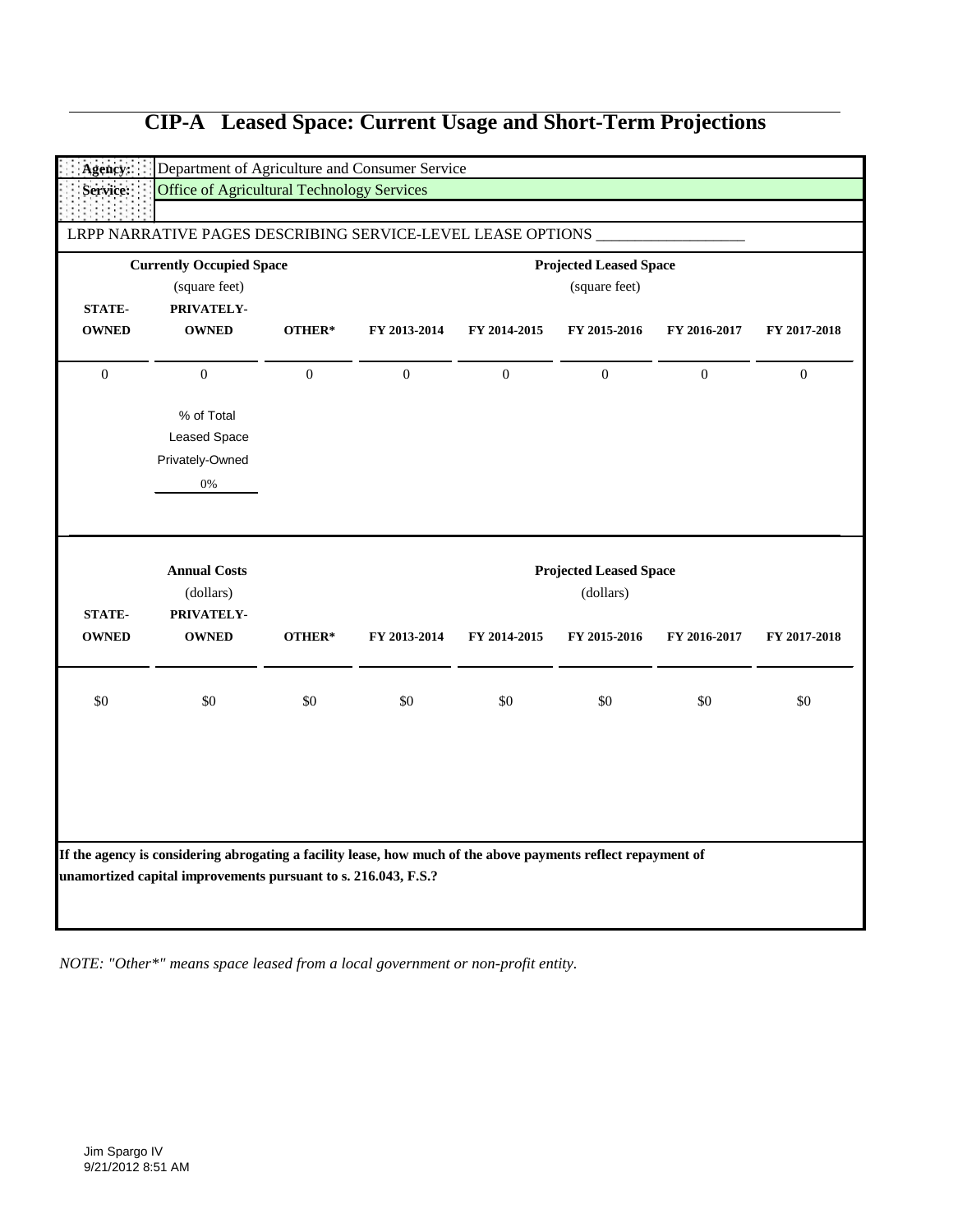|                  | (square feet)       |         |              |              | <b>Projected Leased Space</b><br>(square feet) |              |              |
|------------------|---------------------|---------|--------------|--------------|------------------------------------------------|--------------|--------------|
| <b>STATE-</b>    | PRIVATELY-          |         |              |              |                                                |              |              |
| <b>OWNED</b>     | <b>OWNED</b>        | OTHER*  | FY 2013-2014 | FY 2014-2015 | FY 2015-2016                                   | FY 2016-2017 | FY 2017-2018 |
| $\boldsymbol{0}$ | 2,500               | 593     | 3,093        | 3,093        | 3,093                                          | 3,093        | 3,093        |
|                  | % of Total          |         |              |              |                                                |              |              |
|                  | <b>Leased Space</b> |         |              |              |                                                |              |              |
|                  | Privately-Owned     |         |              |              |                                                |              |              |
|                  | 80.00%              |         |              |              |                                                |              |              |
|                  | <b>Annual Costs</b> |         |              |              | <b>Projected Leased Space</b>                  |              |              |
|                  | (dollars)           |         |              |              | (dollars)                                      |              |              |
|                  |                     |         |              |              |                                                |              |              |
| <b>STATE-</b>    | PRIVATELY-          |         |              |              |                                                |              | FY 2017-2018 |
| <b>OWNED</b>     | <b>OWNED</b>        | OTHER*  | FY 2013-2014 | FY 2014-2015 | FY 2015-2016                                   | FY 2016-2017 |              |
|                  | \$65,075            | \$5,337 | \$70,412     | \$72,524     | \$74,700                                       | \$76,941     | \$79,249     |
|                  |                     |         |              |              |                                                |              |              |
|                  |                     |         |              |              |                                                |              |              |
| \$0              |                     |         |              |              |                                                |              |              |
|                  |                     |         |              |              |                                                |              |              |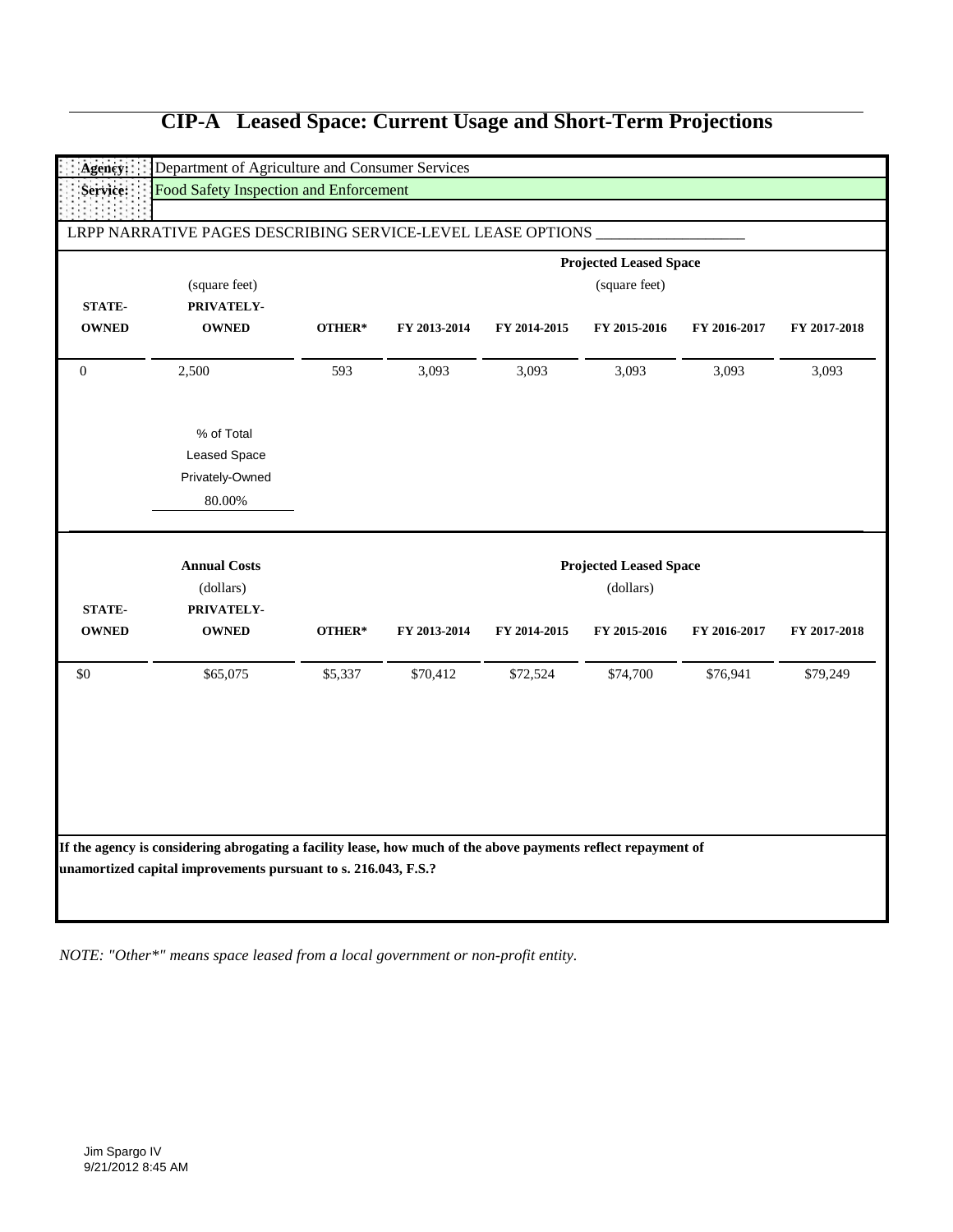|                               | <b>Currently Occupied Space</b><br>(square feet)       |                  |              |              | <b>Projected Leased Space</b><br>(square feet) |              |              |
|-------------------------------|--------------------------------------------------------|------------------|--------------|--------------|------------------------------------------------|--------------|--------------|
| <b>STATE-</b><br><b>OWNED</b> | PRIVATELY-<br><b>OWNED</b>                             | OTHER*           | FY 2013-2014 | FY 2014-2015 | FY 2015-2016                                   | FY 2016-2017 | FY 2017-2018 |
| 2,926                         | 201                                                    | $\boldsymbol{0}$ | 3,127        | 3,127        | 3,127                                          | 3,127        | 3,127        |
|                               | % of Total<br>Leased Space<br>Privately-Owned<br>$6\%$ |                  |              |              |                                                |              |              |
|                               | <b>Annual Costs</b><br>(dollars)                       |                  |              |              | <b>Projected Leased Space</b><br>(dollars)     |              |              |
| <b>STATE-</b><br><b>OWNED</b> | PRIVATELY-<br><b>OWNED</b>                             | OTHER*           | FY 2013-2014 | FY 2014-2015 | FY 2015-2016                                   | FY 2016-2017 | FY 2017-2018 |
| \$50,269                      | \$5,232                                                | \$0              | \$55,501     | \$57,166     | \$58,881                                       | \$60,647     | \$62,467     |
|                               |                                                        |                  |              |              |                                                |              |              |

*NOTE: "Other\*" means space leased from a local government or non-profit entity.* State Owned Includes State Farmers' Markets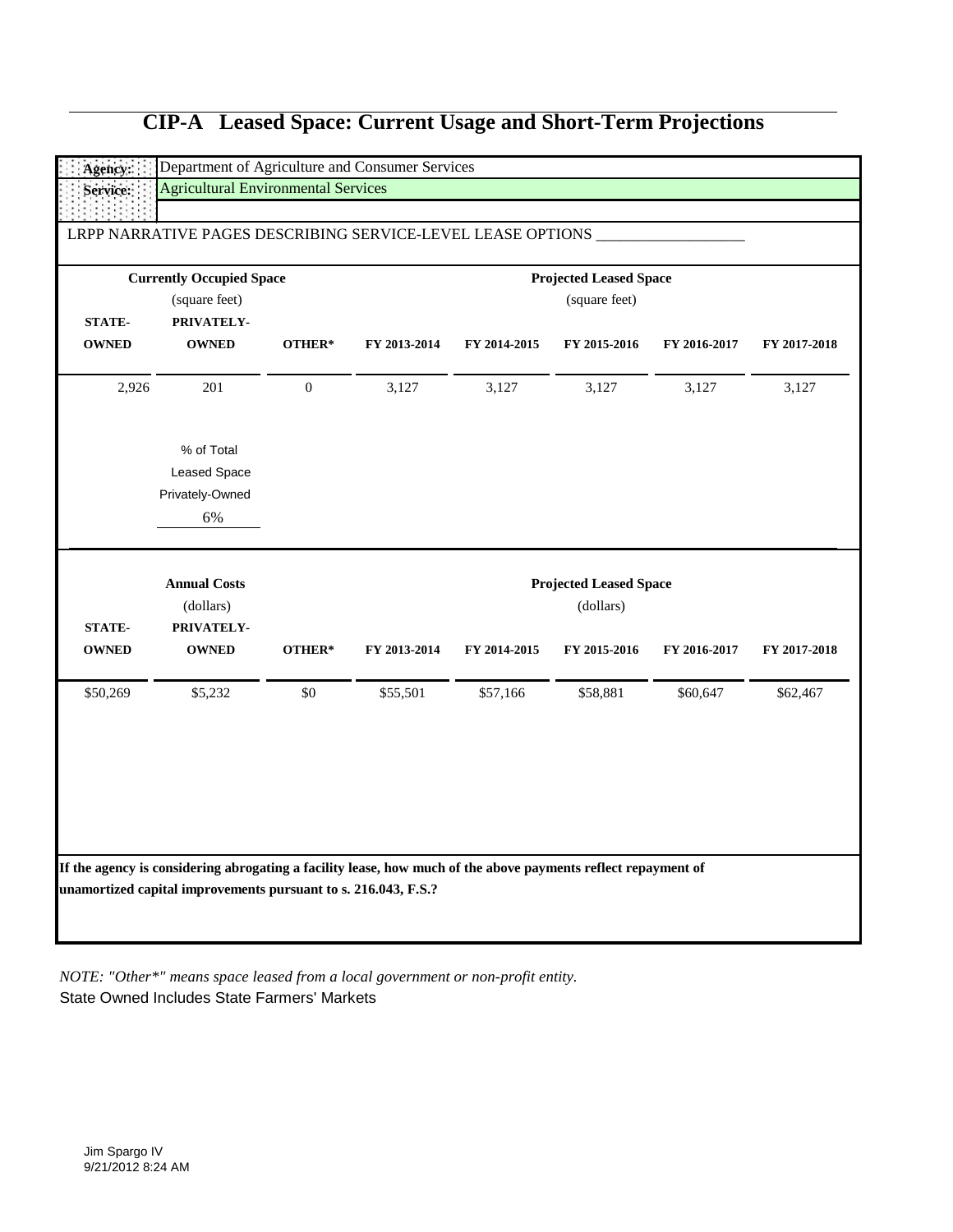|  | <b>CIP-A</b> Leased Space: Current Usage and Short-Term Projections |
|--|---------------------------------------------------------------------|

|                               | <b>Currently Occupied Space</b>                              |              |              |              | <b>Projected Leased Space</b>              |              |              |
|-------------------------------|--------------------------------------------------------------|--------------|--------------|--------------|--------------------------------------------|--------------|--------------|
| <b>STATE-</b><br><b>OWNED</b> | (square feet)<br>PRIVATELY-<br><b>OWNED</b>                  | OTHER*       | FY 2013-2014 | FY 2014-2015 | (square feet)<br>FY 2015-2016              | FY 2016-2017 | FY 2017-2018 |
| $\mathbf{0}$                  | 33,124                                                       | $\mathbf{0}$ | 33,124       | 33,124       | 33,124                                     | 33,124       | 33,124       |
|                               | % of Total<br><b>Leased Space</b><br>Privately-Owned<br>100% |              |              |              |                                            |              |              |
|                               | <b>Annual Costs</b><br>(dollars)                             |              |              |              | <b>Projected Leased Space</b><br>(dollars) |              |              |
| <b>STATE-</b><br><b>OWNED</b> | PRIVATELY-<br><b>OWNED</b>                                   | OTHER*       | FY 2013-2014 | FY 2014-2015 | FY 2015-2016                               | FY 2016-2017 | FY 2017-2018 |
| \$0                           | \$513,531                                                    | $\$0$        | \$513,531    | \$528,937    | \$544,805                                  | \$561,149    | \$577,984    |
|                               |                                                              |              |              |              |                                            |              |              |
|                               |                                                              |              |              |              |                                            |              |              |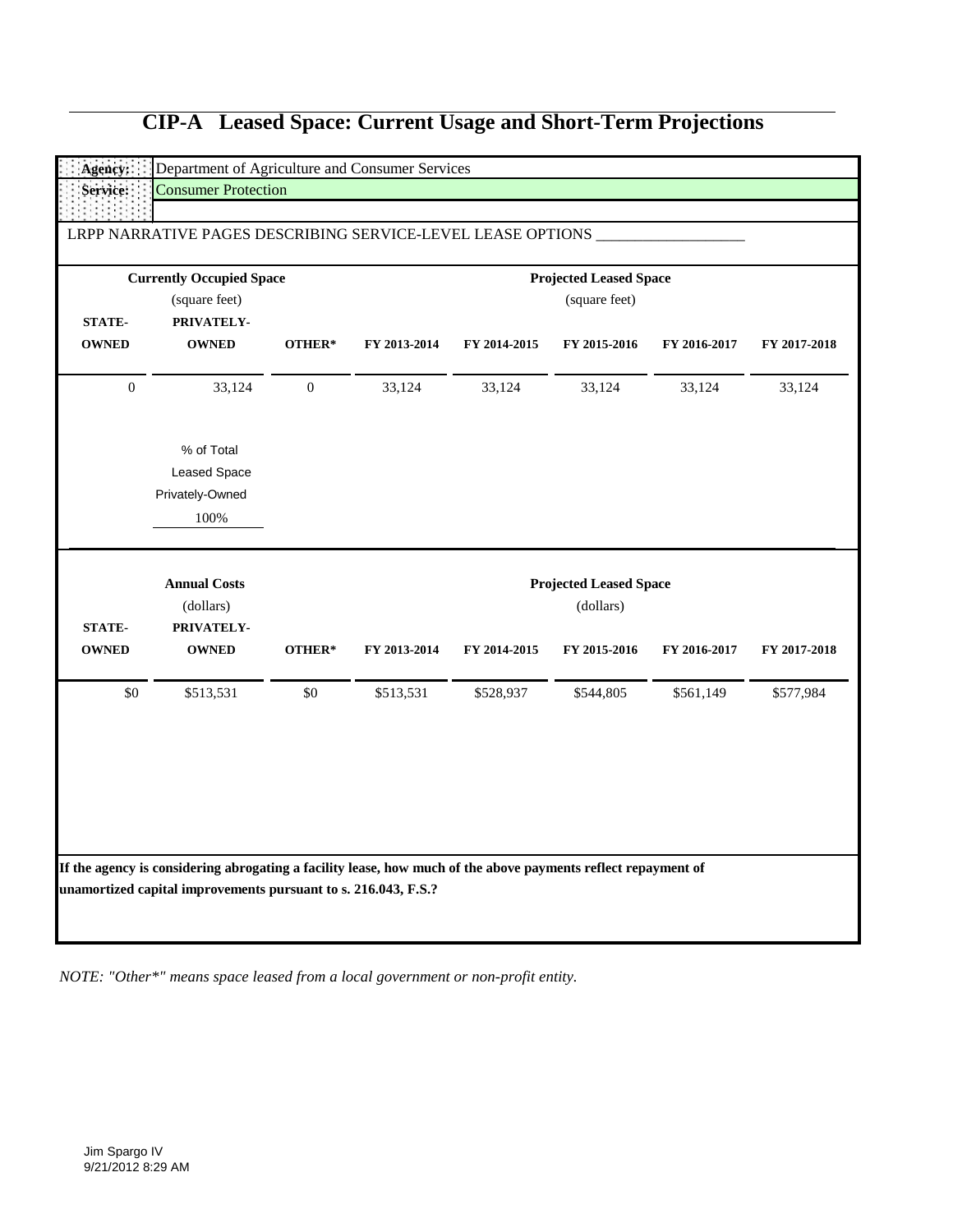|                               | <b>Currently Occupied Space</b> |                  |              |              | <b>Projected Leased Space</b> |              |              |
|-------------------------------|---------------------------------|------------------|--------------|--------------|-------------------------------|--------------|--------------|
|                               | (square feet)                   |                  |              |              | (square feet)                 |              |              |
| <b>STATE-</b><br><b>OWNED</b> | PRIVATELY-<br><b>OWNED</b>      | OTHER*           | FY 2013-2014 | FY 2014-2015 | FY 2015-2016                  | FY 2016-2017 | FY 2017-2018 |
|                               |                                 |                  |              |              |                               |              |              |
| $\boldsymbol{0}$              | 5,918                           | $\boldsymbol{0}$ | 5,918        | 5,918        | 5,918                         | 5,918        | 5,918        |
|                               | % of Total                      |                  |              |              |                               |              |              |
|                               | Leased Space                    |                  |              |              |                               |              |              |
|                               | Privately-Owned                 |                  |              |              |                               |              |              |
|                               | 100.00%                         |                  |              |              |                               |              |              |
|                               |                                 |                  |              |              | <b>Projected Leased Space</b> |              |              |
|                               |                                 |                  |              |              |                               |              |              |
|                               | <b>Annual Costs</b>             |                  |              |              |                               |              |              |
| <b>STATE-</b>                 | (dollars)                       |                  |              |              | (dollars)                     |              |              |
| <b>OWNED</b>                  | PRIVATELY-<br><b>OWNED</b>      | OTHER*           | FY 2013-2014 | FY 2014-2015 | FY 2015-2016                  | FY 2016-2017 | FY 2017-2018 |
| \$0                           | \$49,496                        | \$0              | \$49,496     | \$50,981     | \$52,510                      | \$54,086     | \$55,708     |
|                               |                                 |                  |              |              |                               |              |              |
|                               |                                 |                  |              |              |                               |              |              |
|                               |                                 |                  |              |              |                               |              |              |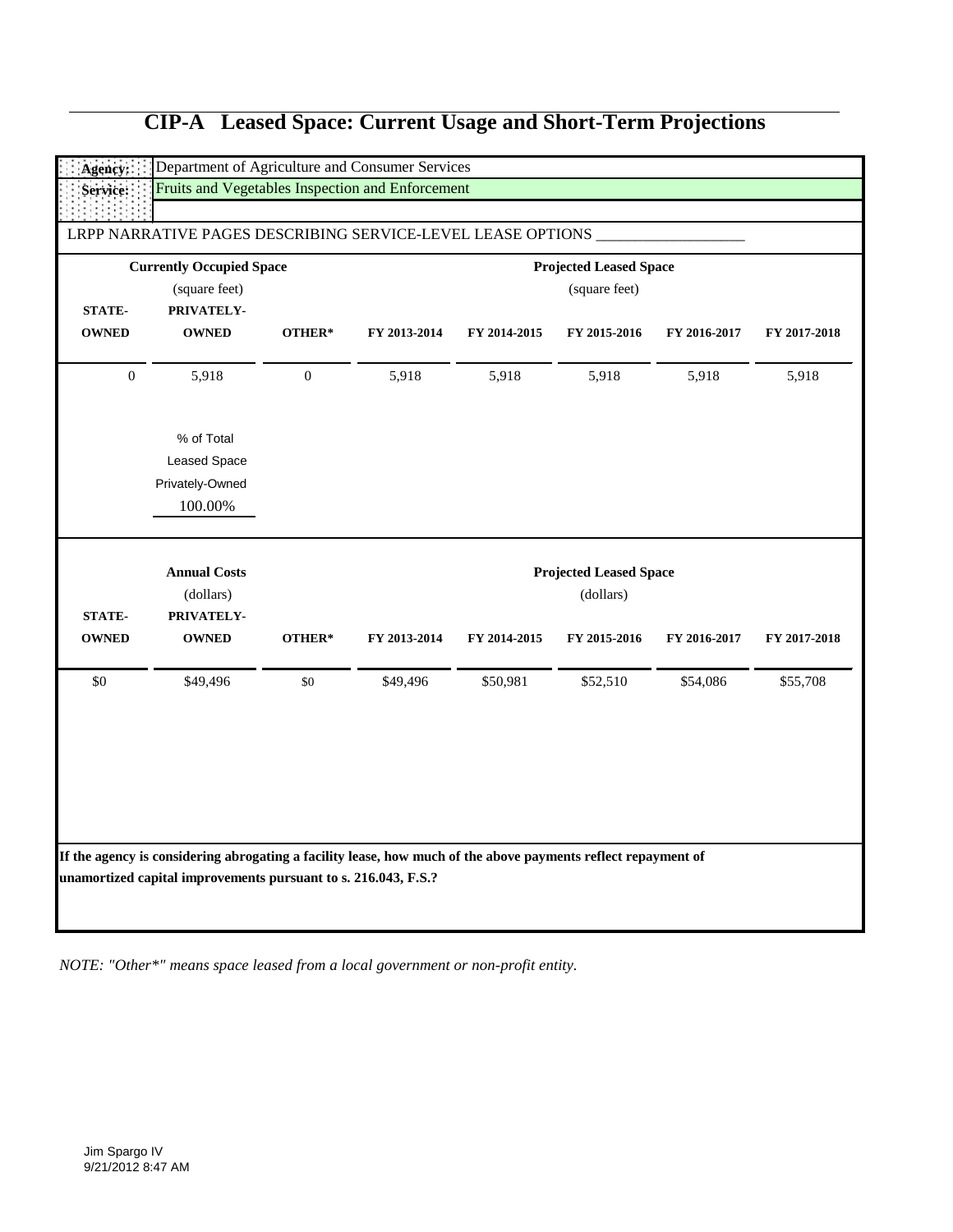|  | <b>CIP-A</b> Leased Space: Current Usage and Short-Term Projections |
|--|---------------------------------------------------------------------|

|               | <b>Currently Occupied Space</b> |          |              |              | <b>Projected Leased Space</b> |              |                          |
|---------------|---------------------------------|----------|--------------|--------------|-------------------------------|--------------|--------------------------|
|               | (square feet)                   |          |              |              | (square feet)                 |              |                          |
| <b>STATE-</b> | PRIVATELY-                      |          |              |              |                               |              |                          |
| <b>OWNED</b>  | <b>OWNED</b>                    | OTHER*   | FY 2013-2014 | FY 2014-2015 | FY 2015-2016                  | FY 2016-2017 | FY 2017-2018             |
| 125           | 349                             | 6,299    | 6,773        | 6,773        | 6,773                         | 6,773        | 6,773                    |
|               | % of Total                      |          |              |              |                               |              |                          |
|               | Leased Space                    |          |              |              |                               |              |                          |
|               | Privately-Owned                 |          |              |              |                               |              |                          |
|               | 5.00%                           |          |              |              |                               |              |                          |
|               | <b>Annual Costs</b>             |          |              |              | <b>Projected Leased Space</b> |              |                          |
|               |                                 |          |              |              |                               |              |                          |
|               | (dollars)                       |          |              |              | (dollars)                     |              |                          |
| <b>STATE-</b> | PRIVATELY-                      |          |              |              |                               |              |                          |
|               | <b>OWNED</b>                    | OTHER*   | FY 2013-2014 | FY 2014-2015 | FY 2015-2016                  | FY 2016-2017 |                          |
| \$2,147       | \$8,942                         | \$56,053 | \$67,142     | \$69,156     | \$71,231                      | \$73,368     | FY 2017-2018<br>\$75,569 |
|               |                                 |          |              |              |                               |              |                          |
|               |                                 |          |              |              |                               |              |                          |
| <b>OWNED</b>  |                                 |          |              |              |                               |              |                          |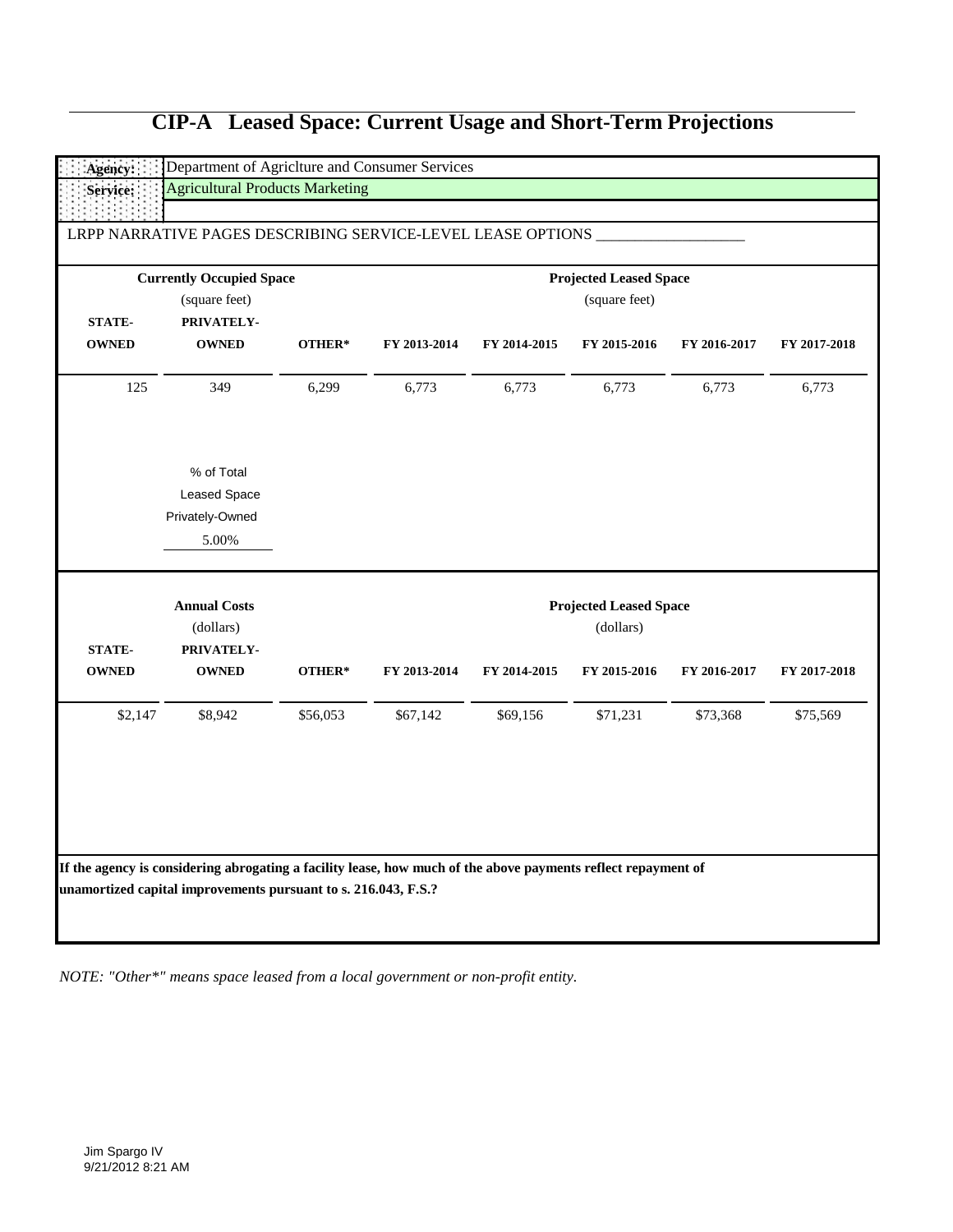|               | <b>Currently Occupied Space</b> |                  |              |              | <b>Projected Leased Space</b> |              |              |
|---------------|---------------------------------|------------------|--------------|--------------|-------------------------------|--------------|--------------|
|               | (square feet)                   |                  |              |              | (square feet)                 |              |              |
| <b>STATE-</b> | PRIVATELY-                      |                  |              |              |                               |              |              |
| <b>OWNED</b>  | <b>OWNED</b>                    | OTHER*           | FY 2013-2014 | FY 2014-2015 | FY 2015-2016                  | FY 2016-2017 | FY 2017-2018 |
| $\mathbf{0}$  | 8,380                           | $\boldsymbol{0}$ | 8,380        | 8,380        | 8,380                         | 8,380        | 8,380        |
|               | % of Total                      |                  |              |              |                               |              |              |
|               | Leased Space                    |                  |              |              |                               |              |              |
|               | Privately-Owned                 |                  |              |              |                               |              |              |
|               | 100%                            |                  |              |              |                               |              |              |
|               | <b>Annual Costs</b>             |                  |              |              | <b>Projected Leased Space</b> |              |              |
|               | (dollars)                       |                  |              |              | (dollars)                     |              |              |
| <b>STATE-</b> | PRIVATELY-                      |                  |              |              |                               |              |              |
| <b>OWNED</b>  | <b>OWNED</b>                    | OTHER*           | FY 2013-2014 | FY 2014-2015 | FY 2015-2016                  | FY 2016-2017 | FY 2017-2018 |
| \$0           | \$136,460                       | \$0              | \$136,460    | \$140,554    | \$144,770                     | \$149,114    | \$153,587    |
|               |                                 |                  |              |              |                               |              |              |
|               |                                 |                  |              |              |                               |              |              |
|               |                                 |                  |              |              |                               |              |              |
|               |                                 |                  |              |              |                               |              |              |
|               |                                 |                  |              |              |                               |              |              |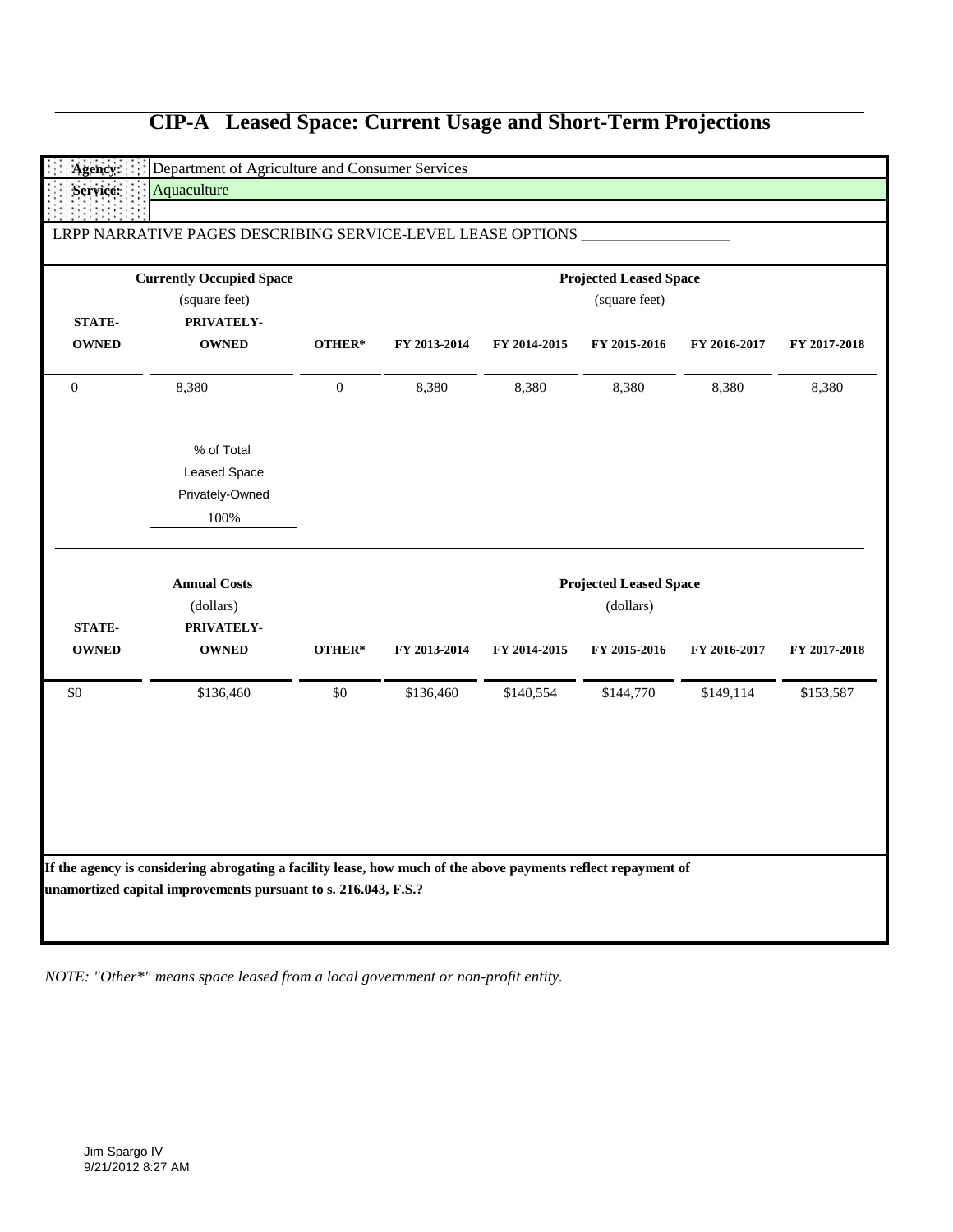|                               | <b>Currently Occupied Space</b> |         |              |              | <b>Projected Leased Space</b> |              |              |
|-------------------------------|---------------------------------|---------|--------------|--------------|-------------------------------|--------------|--------------|
|                               | (square feet)                   |         |              |              | (square feet)                 |              |              |
| <b>STATE-</b><br><b>OWNED</b> | PRIVATELY-<br><b>OWNED</b>      | OTHER*  | FY 2013-2014 | FY 2014-2015 | FY 2015-2016                  | FY 2016-2017 | FY 2017-2018 |
| $\boldsymbol{0}$              | $\mathbf{0}$                    | 478     | 478          | 478          | 478                           | 478          | 478          |
|                               | % of Total                      |         |              |              |                               |              |              |
|                               | Leased Space                    |         |              |              |                               |              |              |
|                               | Privately-Owned                 |         |              |              |                               |              |              |
|                               | 0.00%                           |         |              |              |                               |              |              |
|                               | <b>Annual Costs</b>             |         |              |              | <b>Projected Leased Space</b> |              |              |
|                               | (dollars)                       |         |              |              | (dollars)                     |              |              |
| <b>STATE-</b>                 | PRIVATELY-                      |         |              |              |                               |              |              |
| <b>OWNED</b>                  | <b>OWNED</b>                    | OTHER*  | FY 2013-2014 | FY 2014-2015 | FY 2015-2016                  | FY 2016-2017 | FY 2017-2018 |
| $\$0$                         | \$0                             | \$7,887 | \$7,887      | \$8,124      | \$8,367                       | \$8,643      | \$8,903      |
|                               |                                 |         |              |              |                               |              |              |
|                               |                                 |         |              |              |                               |              |              |
|                               |                                 |         |              |              |                               |              |              |
|                               |                                 |         |              |              |                               |              |              |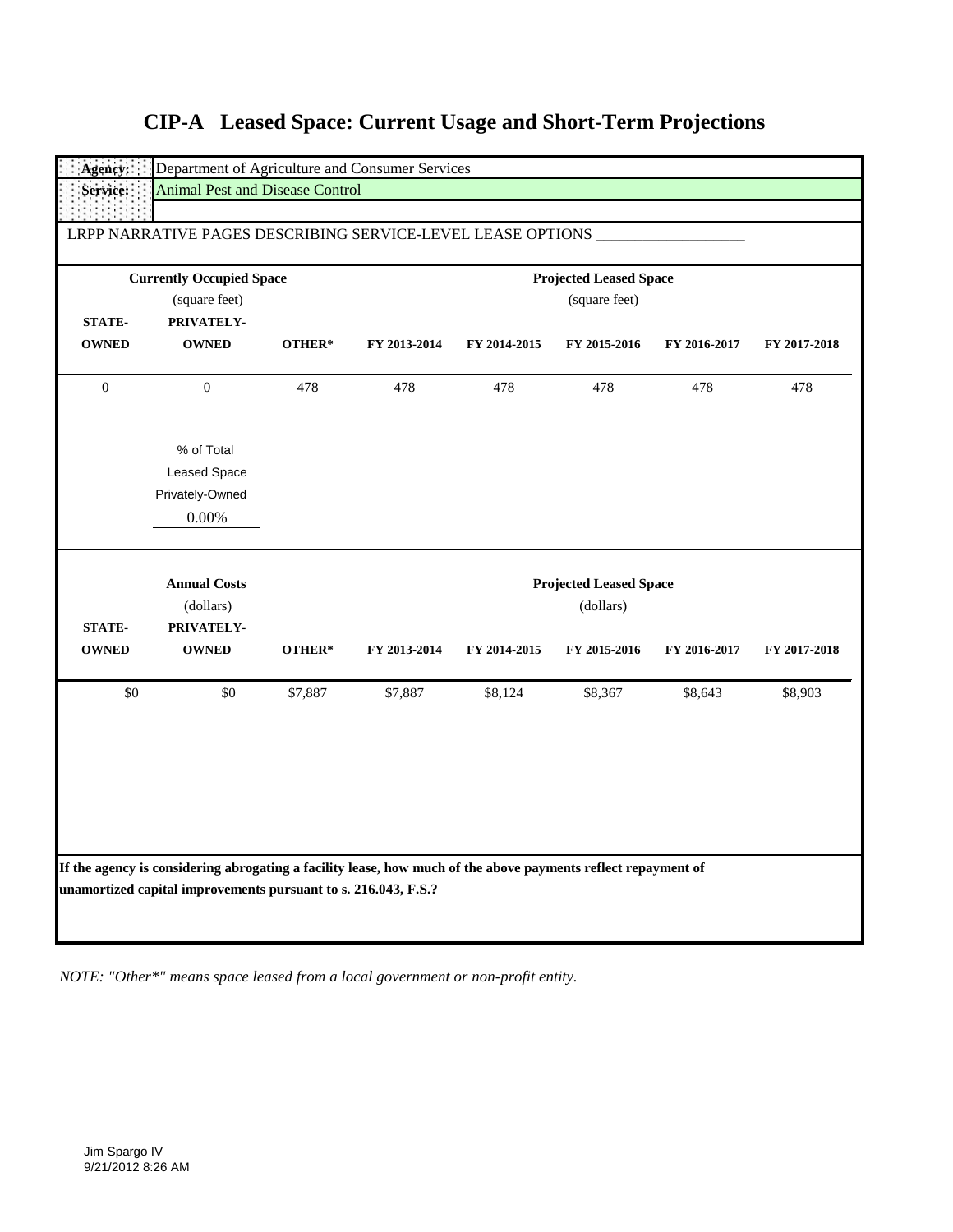|               | <b>Currently Occupied Space</b> |          |              |              | <b>Projected Leased Space</b> |              |              |
|---------------|---------------------------------|----------|--------------|--------------|-------------------------------|--------------|--------------|
|               | (square feet)                   |          |              |              | (square feet)                 |              |              |
| <b>STATE-</b> | PRIVATELY-                      |          |              |              |                               |              |              |
| <b>OWNED</b>  | <b>OWNED</b>                    | OTHER*   | FY 2013-2014 | FY 2014-2015 | FY 2015-2016                  | FY 2016-2017 | FY 2017-2018 |
| 120           | 29,668                          | 4,709    | 34,498       | 34,498       | 34,498                        | 34,498       | 34,498       |
|               | % of Total                      |          |              |              |                               |              |              |
|               | Leased Space                    |          |              |              |                               |              |              |
|               | Privately-Owned                 |          |              |              |                               |              |              |
|               | 86.00%                          |          |              |              |                               |              |              |
|               | <b>Annual Costs</b>             |          |              |              | <b>Projected Leased Space</b> |              |              |
|               | (dollars)                       |          |              |              | (dollars)                     |              |              |
|               |                                 |          |              |              |                               |              |              |
| <b>STATE-</b> | PRIVATELY-                      |          |              |              |                               |              | FY 2017-2018 |
| <b>OWNED</b>  | <b>OWNED</b>                    | OTHER*   | FY 2013-2014 | FY 2014-2015 | FY 2015-2016                  | FY 2016-2017 |              |
| \$0           | \$567,077                       | \$60,128 | \$627,205    | \$646,021    | \$665,402                     | \$685,364    | \$705,925    |
|               |                                 |          |              |              |                               |              |              |
|               |                                 |          |              |              |                               |              |              |
|               |                                 |          |              |              |                               |              |              |